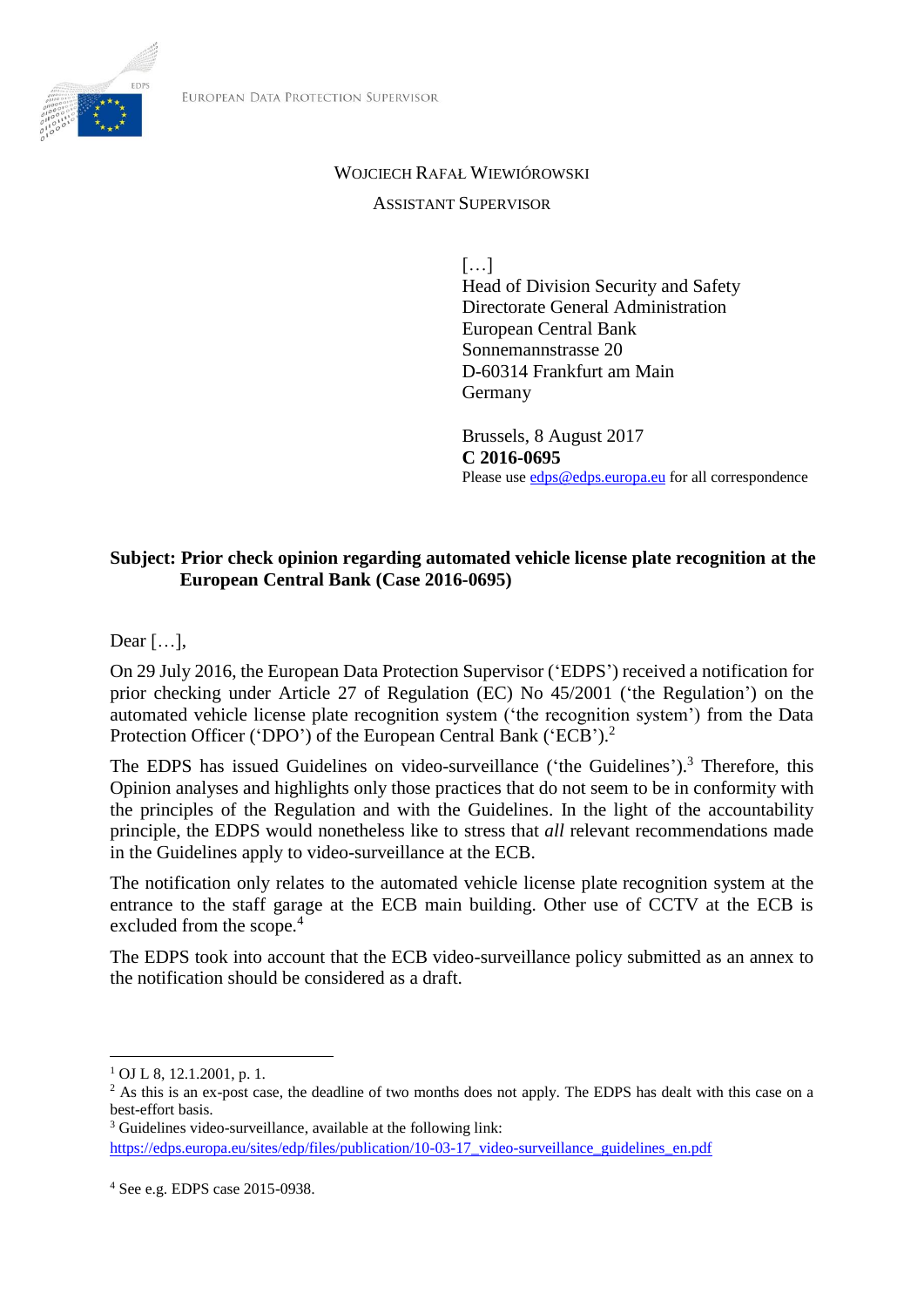### **1. Lawfulness of the processing**

As grounds for lawfulness, the ECB has stated that the processing of personal information is based on Article 5(d) of the Regulation, i.e. consent of the data subject. However, the EDPS notes that the processing operation is lawful under Article  $5(a)$  of the Regulation,<sup>5</sup> since the recognition system is put in place in order to control the access of vehicles to the premises of the ECB, as part of the security and safety concept of the ECB.<sup>6</sup> The recognition system aims at ensuring that only registered vehicles of ECB staff members are granted access to the ECB Main Building premises where the ECB staff parking area is located.

## **2. Information to be given to the data subjects**

Articles 11-12 of the Regulation require that the controller provide the data subject with information on the processing operation. The Guidelines recommend giving such information through a combination of on-the-spot notices and a detailed data protection notice.

According to the notification, the ECB provides information to data subjects using three different means: (i) a privacy statement posted on the intranet<sup>7</sup>; (ii) general information on parking rules<sup>8</sup>; (iii) on-the-spot notice at the barrier directly in front of the entrance to the staff members' garage.

The notification states under point 6 which categories of personal data are processed. This information is however not mentioned in the privacy statement. For the sake of completeness, the EDPS recommends updating the privacy statement to include all relevant information on the recognition system, including the categories of data. Furthermore, the notification does not specify what information is given through the on-the-spot notice. The EDPS therefore recommends that the ECB ensure that this information is compliant with point 11.2 of the Guidelines.

# **3. Data retention period**

In accordance with Article 4(1)(e) of the Regulation, personal data must not be kept longer than necessary for the purpose for which they are collected or further processed.<sup>9</sup>

The EDPS has considered the issue of retention periods in the light of the different steps of the processing operation. As regards the vehicle registration via the ECB personnel management system in order to have access to the ECB staff members' garage, point 13 of the notification states that the ECB stores personal data related to the security badge and the vehicle registration for the duration of the employment of the staff member and for a period of one year after this relationship has been terminated.

The notification does not specify the reasons for keeping the data for one year after the staff member has left the ECB. By comparison, the European Commission keeps this data for six

 $\overline{\phantom{a}}$ <sup>5</sup> Article 5(a) of the Regulation: "*processing is necessary for the performance of a task carried out in the public interest on the basis of the Treaties establishing the European Communities or other legal instruments adopted on the basis thereof or in the legitimate exercise of official authority vested in the Community institution or body or in a third party to whom the data are disclosed*"

<sup>6</sup> See point 5.2 of the Guidelines.

<sup>7</sup> Annex 3 to the notification.

<sup>8</sup> Annex 4 to the notification.

<sup>9</sup> Article 4(1)(e) of the Regulation: *"personal data must be kept in a form which permits identification of data subjects for no longer than is necessary for the purposes for which the data are collected or for which they are further processed"*.